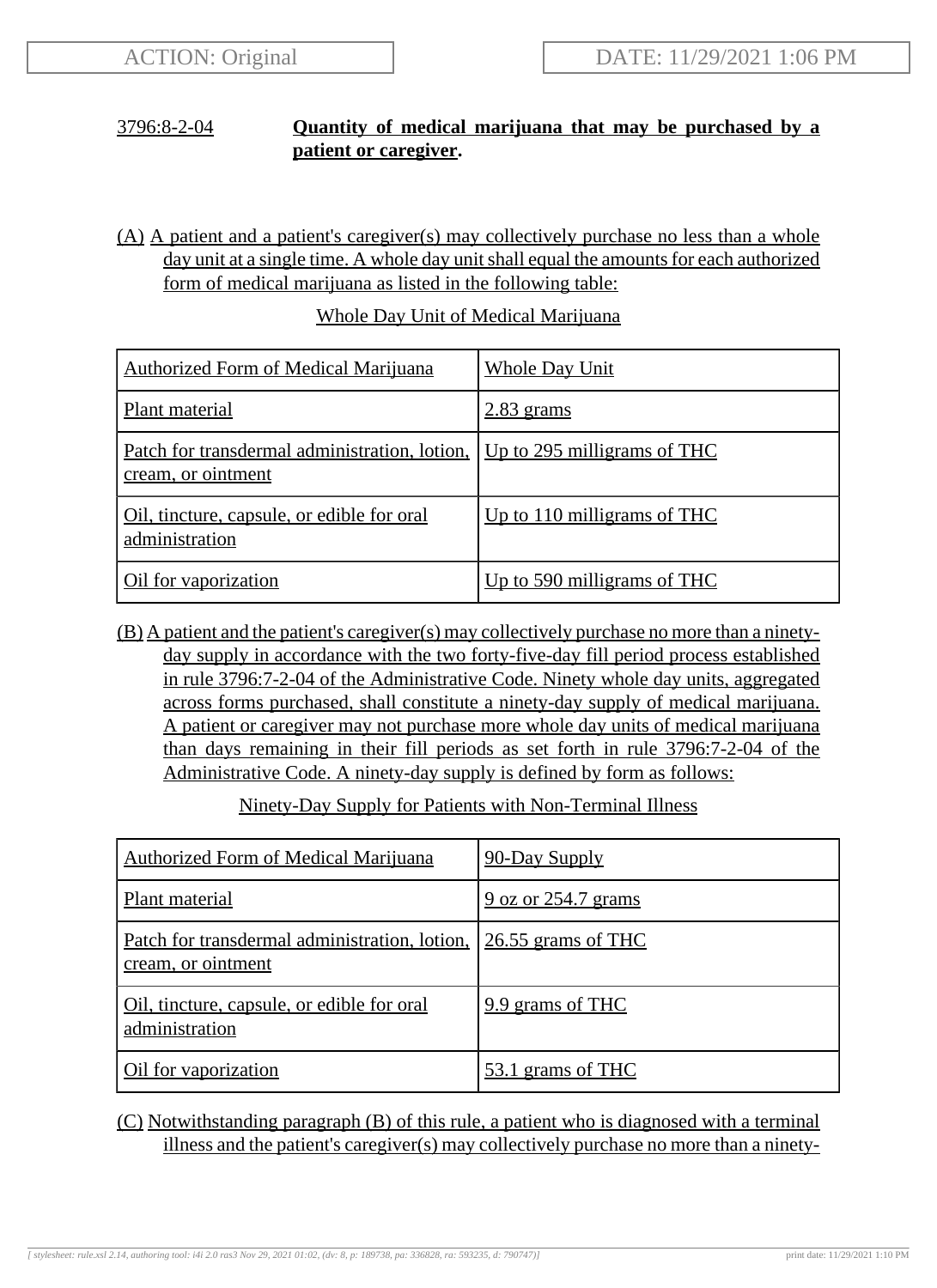day supply in accordance with the two forty-five-day fill period process established in rule 3796:7-2-04 of the Administrative Code. Ninety whole day units, aggregated across forms purchased, shall constitute a ninety-day supply of medical marijuana. A patient or caregiver may not purchase more whole day units of medical marijuana than days remaining in their fill periods as set forth in rule 3796:7-2-04 of the Administrative Code. A ninety-day supply for patients diagnosed with a terminal illness is defined by form as follows:

| <b>Authorized Form of Medical Marijuana</b>                         | 90-Day Supply (Terminal Illness) |
|---------------------------------------------------------------------|----------------------------------|
| Plant material                                                      | $10$ oz or 283.5 grams           |
| Patch for transdermal administration, lotion,<br>cream, or ointment | 29.5 grams of THC                |
| <u>Oil, tincture, capsule, or edible for oral</u><br>administration | 11 grams of THC                  |
| Oil for vaporization                                                | 59 grams of THC                  |

Ninety-Day Supply for Patients with Terminal Illness